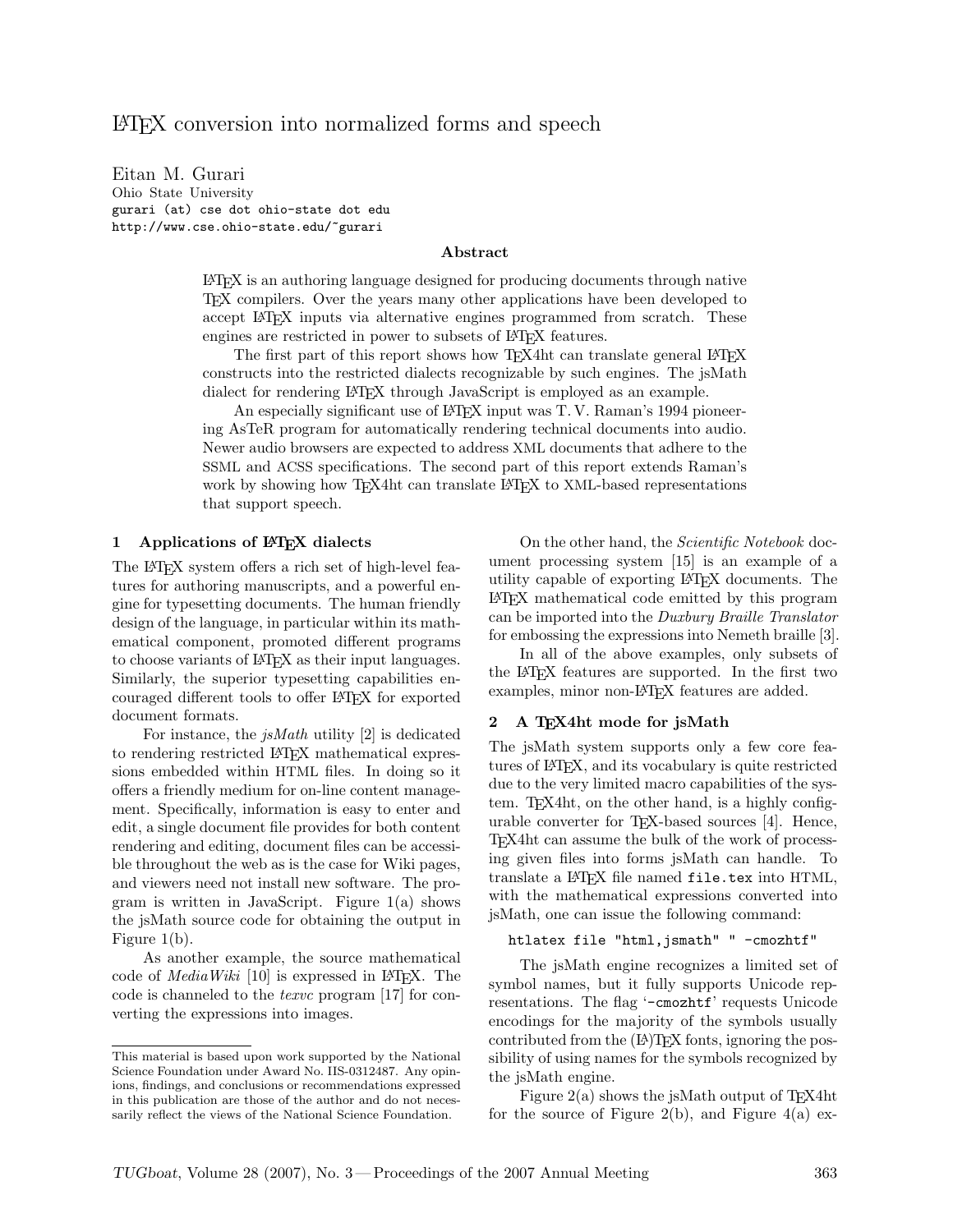```
<p> A quadratic equation
     <span class="math">
       ax^2 + bx + c = 0</span>
 with
     <span class="math">a \neq 0</span>
 has the following solution.
\langle/p>
<div class="math">
  x = \frac{-b \pm \sqrt{b^2 - 4ac}}{2a}</div>
                                                    A quadratic equation ax^2 + bx + c = 0 with a \neq 0has the following solution.
                                                                  x = \frac{-b \pm \sqrt{a^2 - 4ac}}{2a}√
                                                                             b^2 - 4ac2a
                       (a) (b)
```


```
<p class="noindent">
 A quadratic equation
   <span class="math">
      a{x}^{2}(2) + bx + c = 0</span>
 with
   <span class="math">
      a\mathrel{&#x2260;}0
   </span>
 has the following solution.
\langle/p>
<div class="math">
   x = \{ \&\#x2212; b \&\#x00B1; \sqrt{x+t}{b}^{2 }
        − 4ac} \over 2a}
</div>
                                                A quadratic equation x^2 + bx + c = 0with $a \ne 0$ has the following solution.
                                                $x={-b \pm \sqrt{b^2 - 4ac}} \over 2 a}(a) (b)
```
Figure 2: TEX4ht jsMath output for a L<sup>AT</sup>EX source.

```
<p class="noindent">
  A quadratic equation
     \langlespan class="math"> a{x}^{2} + bx + c = 0 </span>
 with
     <span class="math"> a\ne 0 </span>
 has the following solution.
\langle/p>
<div class="math">
    x = \frac{-b}{pm \sqrt{b}^{2} - 4ac}{2a}
</div> Figure 3: Reconfigured T<sub>E</sub>X4ht output.
```
hibits the jsMath code created for the source of Figure  $4(b)$ .

### 3 A taste of the TEX4ht configurations

The default jsMath configurations of TEX4ht do not take advantage of the full range of the LATEX features permitted by the jsMath utility. As a result, the jsMath code created by TEX4ht has room for improvements with respect to making the code more friendly for handling by human beings. This section demonstrates how TEX4ht can be reconfigured to produce from the input of Figure 2(b) the output of Figure 3, as an alternative to the default output shown in Figure  $2(a)$ .

### 3.1 Using literal characters instead of Unicode values

When LAT<sub>EX</sub> encounters the minus character  $-$  in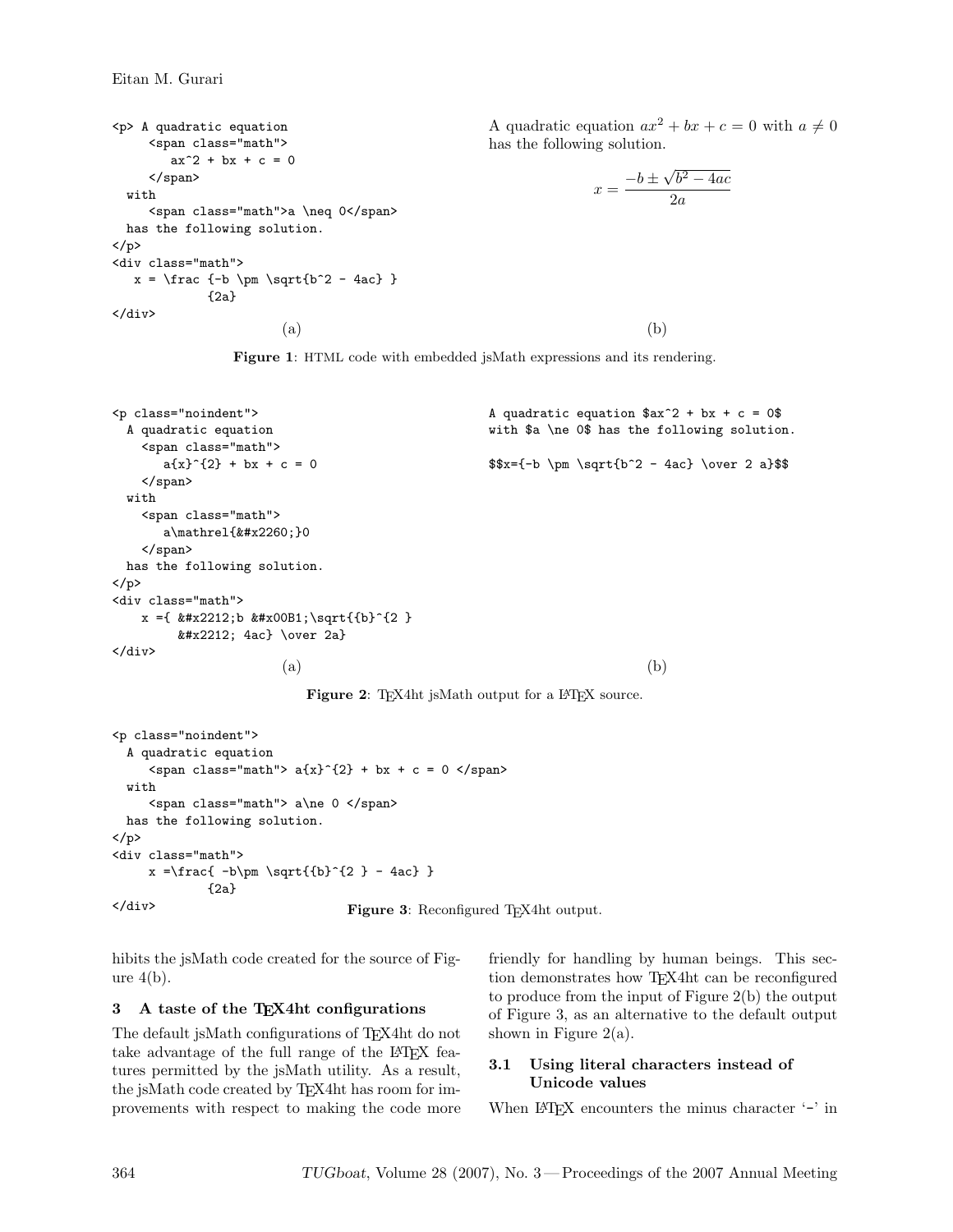```
<div class="math">
W(Φ) = \left \Vert \array{
\{ \&\#x03C6; \\over ({φ}_{1},{ɛ}_{1})}
    \&; 0
    &\mathop{\mathop{…}}
         \kern 1.66702pt
    & amp; 0
\cr
\{ k#x03C6; \{k\} \[n2]
\overline{(k\#x03C6;} {k\#x025B;} {1})}
    \&amp; { \&#x03C6;
\over ({φ}_{2},{ɛ}_{2})}
    &\mathop{\mathop{…}}
        \kern 1.66702pt
    \&; 0
\cr
  . & . & . & .
\chi_{\rm cr}\{ \&\#x03C6;\{k\} _{n1}\}\over ({φ}_{n},{ɛ}_{1})}
    \& { \& #x03C6 ; {k} \[n2}
\over ({φ}_{n},{ɛ}_{2})}
    &\mathop{\mathop{…}}
        \kern 1.66702pt
    \&25 \&4x03C6; {k} {n\kern
              1.66702pt n−1}
\overline{\text{0}} ({\text{2}#x03C6;} {n},
          {x#x025B;}_{n−1})}
    \&amp; { \&#x03C6;
\over ({φ}_{n},{ɛ}_{n})} }
\right \Vert
</div>
                 (a) (b)
```

```
\documentclass{article}
  \usepackage{amsmath}
\begin{document}
 \[W(\Phi)= \begin{Vmatrix}
 \dfrac\varphi
        {(\varphi_1,\varepsilon_1)}&
0&\dots&0\\
 \dfrac{\varphi k_{n2}}
        {(\varphi_2,\varepsilon_1)}&
 \dfrac\varphi
        {(\varphi_2,\varepsilon_2)}
       &\dots&0\\
 \hdotsfor{5}\\
 \dfrac{\varphi k_{n1}}
        {(\varphi_n,\varepsilon_1)}&
 \dfrac{\varphi k_{n2}}
        {(\varphi_n,\varepsilon_2)}&\dots&
 \dfrac{\varphi k_{n},n-1}}{(\varphi_n,\varepsilon_{n-1})}&
 \dfrac{\varphi}
        {(\varphi_n,\varepsilon_n)}
  \end{Vmatrix}\]
\end{document}
```

```
W(\Phi) =

                                       \frac{\varphi}{(\varphi_1,\varepsilon_1)} 0 ... 0
                                       \frac{\varphi k_{n2}}{(\varphi_2,\varepsilon_1)} \frac{\varphi}{(\varphi_2,\varepsilon_2)} ... 0
                                      . . . . . . . . . . . . . . . . . . . . . . . . . . . . . . . . . . . . . . . .
                                       \frac{\varphi k_{n1}}{(\varphi_n, \varepsilon_1)} \frac{\varphi k_{n2}}{(\varphi_n, \varepsilon_2)} ... \frac{\varphi k_{n n-1}}{(\varphi_n, \varepsilon_{n-1})}\frac{\varphi k_{n,n-1}}{(\varphi_n,\varepsilon_{n-1})} \frac{\varphi}{(\varphi_n,\varepsilon_n)}

                                                                                       (c)
```
Figure 4: TEX4ht jsMath output for a L<sup>AT</sup>EX input.

the input, it places in the dvi file a request that the character will be typeset by the first symbol of the cmsy font. When T<sub>E</sub>X4ht encounters the request while processing the dvi file, it opens an alternative hypertext font file of its own, named cmsy.htf, and retrieves the first entry in that file. This entry gives the Unicode value  $\text{\#}x2212$ ;.

Given this Unicode value  $*#x2212$ ;, the TEX4ht utility searches for the value in the active encoding file unicode.4hf. If the value  $*$ #x2212; is not found in the encoding file, it is inserted as is into the output. If the value is found in the encoding file, the replacement from the encoding file is instead placed in the output.

The flag '-cmozhtf' of the command line requests an encoding file that does not include an entry for −. Consequently, in the default setting, the Unicode value is placed in the output. The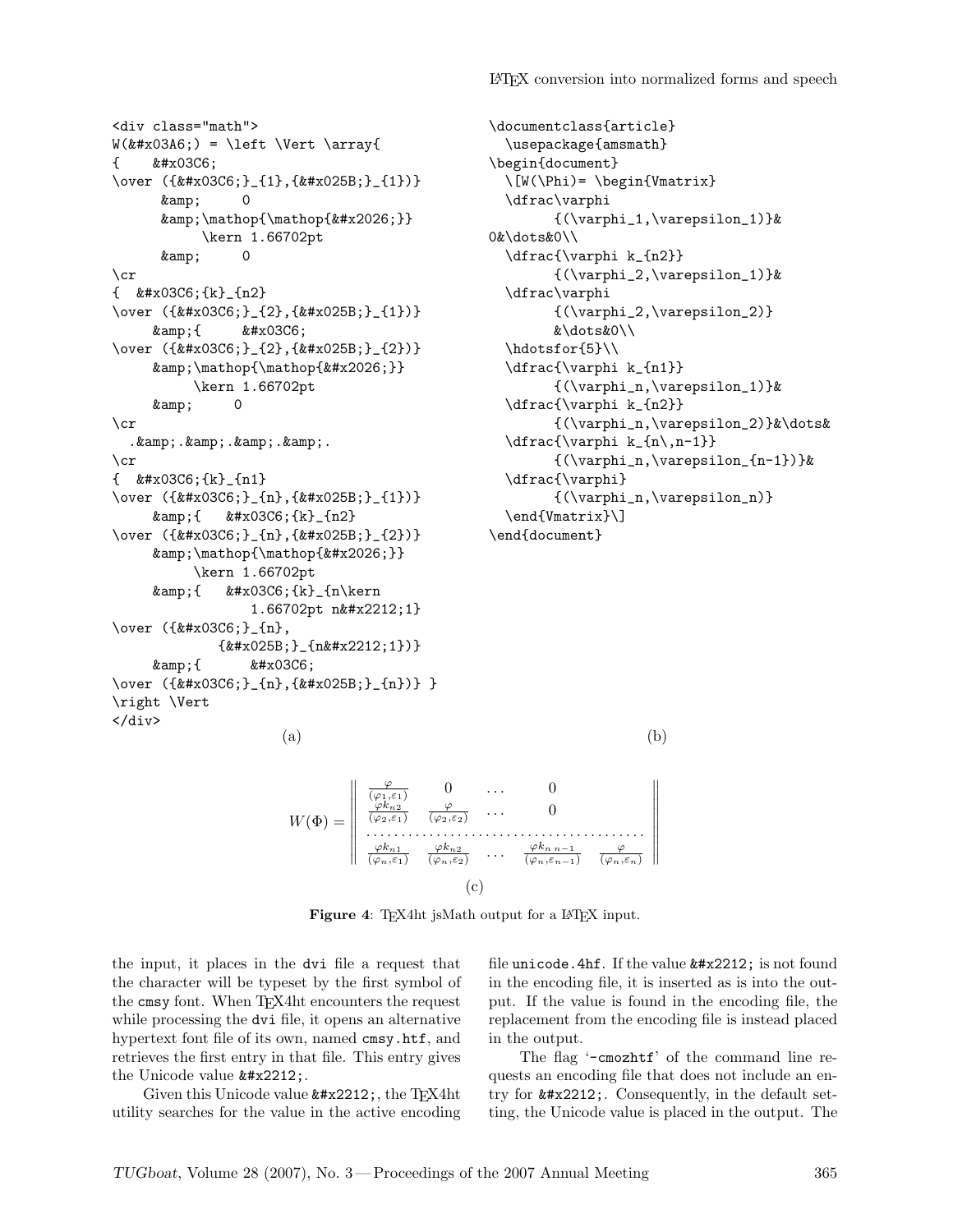following steps show how the simple '-' character can be output instead:

• Make a copy of the following font encoding file,

ht-fonts/mozilla/charset/unicode.4hf

• Add the following record to the new file:

' *k*#x2212;' '' '' '''

• Specify the location of the new encoding file on the command line. If the file is in the current directory, the command line can take the following form:

htlatex file "xhtml, jsmath"

### 3.2 Preventing the expansion of symbol macros

A redefinition of the control sequences \pm and \ne in the following manner prevents the expansion of the symbol macros, respectively, into ' $\&\#x00B1$ ;' and  $\mathcal{L}$  \*\mathrel{ $\&\#x2260$ ; }':

\edef\pm{\HCode{\string\pm\space}} \edef\ne{\HCode{\string\ne\space}}

## 3.3 Transformations involving rewriting

A translation of the \over operator into the \frac function can be achieved by introducing the following TEX4ht configuration.

```
\Configure{over}
```

```
{\Send{GROUP}{0}{\string\frac\l:brace}}
{\HCode{\r:brace\l:brace}%
 \Send{EndGROUP}{0}{\r:brace}}
```
The configuration relies on capabilities to inversely process DVI code into source code. The next observations provide some insight into how the configuration works:

1. The arguments of a configuration

```
\Configure{over} {...} {...}
```
are inserted by TEX4ht immediately before and after the \over operator.

- 2. The \Send{GROUP}{0}{...} instruction sends its argument backward to the start of the current group.
- 3. The \Send{EndGROUP}{0}{...} code delivers its argument forward to the end of the current group.
- 4. The contribution of \Configure{over} to the code fragment {...\over...} provides the following initial outcome.

```
{...
\Send{GROUP}{0}{\string\frac\l:brace}
\over
\HCode{\r:brace\l:brace}
```
\Send{EndGROUP}{0}{\r:brace} ...}

5. After applying the \Send instructions, the code takes the following form.

{\frac\l:brace ... \over \r:brace\l:brace ... \r:brace}

6. The braces '{' and '}' and the \over operator do not introduce content to the output file. Consequently, the net contribution is as follows, where \l:brace and \r:brace produce left and right braces, respectively.

> \frac\l:brace ...\r:brace\l:brace ...\r:brace

# 4 Speech markup and synthesis

XML and Cascading Style Sheets (CSS) conventions are commonly and increasingly being used for describing the desirable rendering of documents into visual forms. Similar attention is also being given to the development of analogous standards for rendering documents in audio forms.

The aural conventions are concerned with properties such as pitches, volumes, rates, and pauses to be associated with the different parts of the documents. The conventions are in particular valuable for introducing annotations that highlight the structural characteristics of documents.

Of particular interest in this regard are the draft proposals from the W3C consortium of the Speech Synthesis Markup Language (SSML) [16] and Aural Cascading Style Sheets (ACSS) [1]. Figures 5(a) and 5(b), respectively, illustrate the notations in those proposals. The SSML specifications are based on, and are similar to, the Java Speech Markup Language (JSML) specifications [7].

Emacspeak [13] supports a restricted variant of ACSS, recognizing the properties of voice-family, stress, richness, pitch, and pitch-range. The C++ program of Figure 5(c) renders, on the Microsoft Windows Vista platform, files in SSML format. The Java program of Figure 5(d) renders JSML files, on platforms offering a JSML-based implementation to the Java Speech APIs [6].

## 5 From LAT<sub>EX</sub> to speech

Audio representations of documents are of great importance for people with print disabilities [14] as in many cases they have no alternative ways to access the content of the documents. Yet, documents in audio formats can be also useful for the general public. For instance, that might be the case for people who want to listen to a document while driving, or for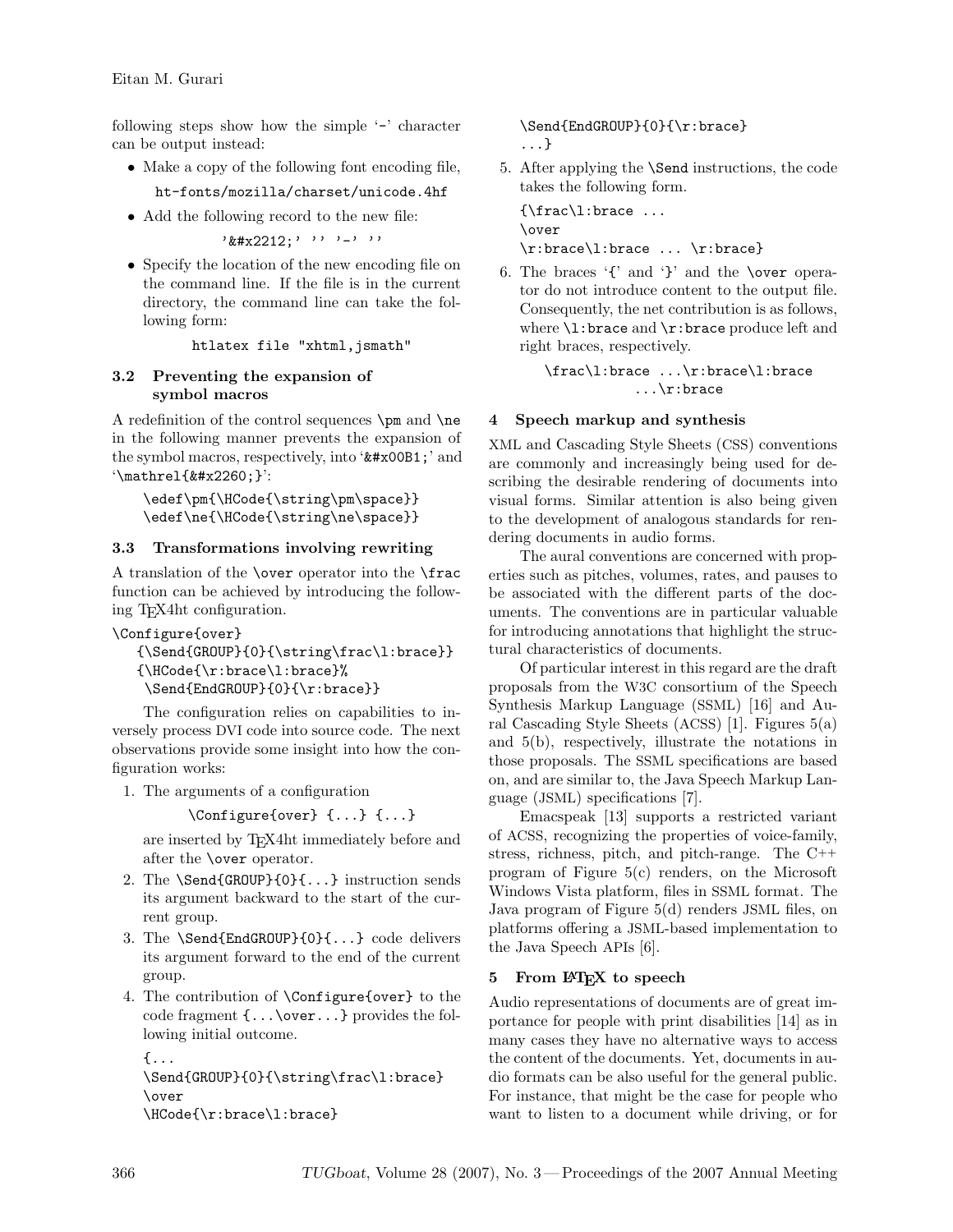```
<speak> <p>Take a deep breath <break strength="weak"/> then
       <prosody rate="-10%">speak slower</prosody>.</p>
       <p>Also <prosody volume="loud">raise your voice</prosody>
       so everyone will hear you.</p>
\langle/speak>
\langle/speak>
\langle/speak>
                                            (a)
h1 { voice-stress: strong; voice-rate:-10%; pause-after: 20ms; }
msqrt.before { content: "Square root: " }
msqrt.after { content: "End root. " } (b)#include <sapi.h>
int main(int argc, char* argv[]){
 ISpVoice * synth = NULL;
  if (FAILED(::CoInitialize(NULL))){ return 0; }
 HRESULT hr = CoCreateInstance(CLSID_SpVoice, NULL,
                CLSCTX_ALL, IID_ISpVoice, (void **)&synth);
  if( SUCCEEDED( hr ) ){
   int n = strlen(argv[1]);wchar_t *s = (wchar_t *) malloc(n+1); s[n] = ' \0;
   while( n-- > 0 ){ s[n] = argv[1][n]; }
   hr = synth->Speak(s, SPF_IS_FILENAME | SPF_PARSE_SSML, NULL);
   synth->Release();
   synth = NULL;
 }
  ::CoUninitialize(); return 0;
\} (c)
import javax.speech.*;
import javax.speech.synthesis.*;
import java.net.*;
import java.io.*;
public class Speaker{
  public static void main(String args[]) {
    try {
      Synthesizer synth = Central.createSynthesizer(new SynthesizerModeDesc());
      synth.allocate();
      synth.resume();
      synth.speak(new File(args[0]).toURI().toURL(), null);
      synth.waitEngineState(Synthesizer.QUEUE_EMPTY);
      synth.deallocate();
    }catch( Exception e ){
      System.err.print("--- ERROR --- "); e.printStackTrace();
} } } (d)
```
Figure 5: (a) SSML. (b) ACSS. (c) SSML file speaker. (d) JSML file speaker.

authors wishing to "proof listen" their writings in addition to (or instead of) proof reading.

LATEX documents can be translated by TEX4ht into files annotated for speech [5]. For the ACSS speech variant of Emacspeak the requests can be made with commands similar to the following:

### eslatex file

For output in JSML format the calling commands can be as follows:

#### jslatex file

TEX4ht configurations similar to those provided for the JSML and the Emacspeak variant of ACSS can, and in time will, be also tailored for output modes in SSML and the W3C version of ACSS.